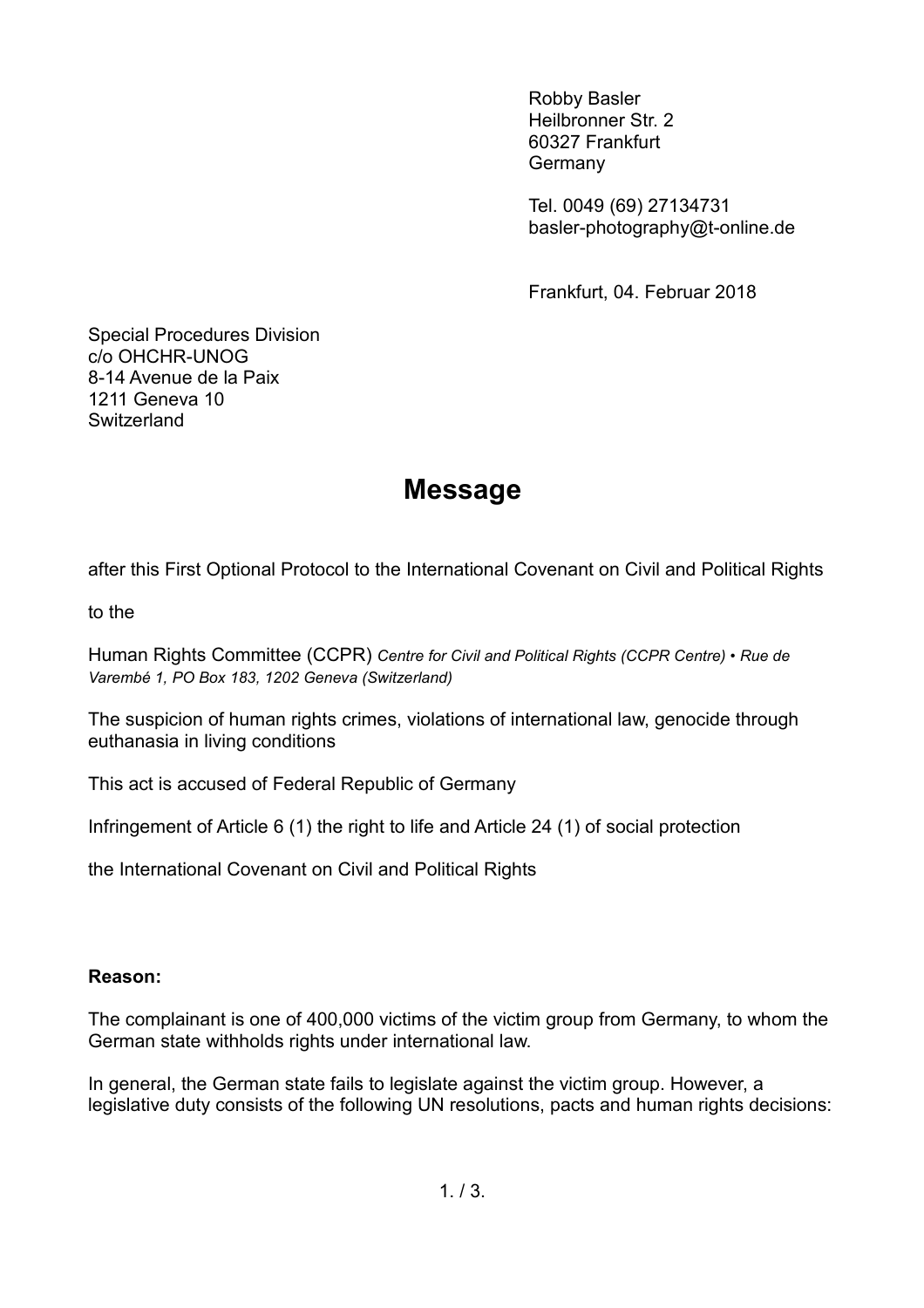Article 39 of the Convention on the Rights of the Child Duty to create an environment for the recovery of dignity

UN-Resolution 60/147 Duty to create reparation mechanisms for social assistance, compensation and consequential damages

UN Resolution 53/144 Duty to promote human rights

UN Resolution 56/83 Duty to provide state liability

UN Millennium Declaration States must protect their citizens

International Pact for the Protection of Children and the Right to Education

Human Rights Court on the case of Luise O'Keeffe 35810/09 Duty to create satisfaction mechanisms

Article 2 of Human Rights Granting Free Development of Personality

These standards violate the German state. The victims are therefore in a legal vacuum. The victims can therefore not survive their involuntary inhuman life situation in the long run. They die unnaturally prematurely. Those who do not reach the average age because they deny human rights will be murdered.

However, the German state is responsible for the crime.

## **The original crime:**

Child deprivation of liberty of minors under state custody. The victims were exploited by forced labor, humiliated and broken down by mental, physical and sexual violence, subjected to medication attempts or given unjustified compulsory adoption. All victims were deprived of education by these measures.

Although the acts in the institutions were caused by third party debt, these institutions were under state supervision. This duty of supervision was violated by the state. It was only because of this original crime of breach of duty that the subsequent crimes of exploitation and violence could arise.

The bigger crime, however, is to keep the victims living conditions in which they are unnaturally premature to death. The state does not comply with its obligation to protect, to compensate for the suffering by legislative action and to compensate for the consequential damage. The duty under international criminal law to assume responsibility for superiors does not comply with this murder or bring it to the public.

The victim group fulfilled all criteria that describe an armed conflict. The acts were underpinned with the use of armed force. The victims were constantly identifiable by special passes. Consequently, there is a suspicion of genocide-related crime.